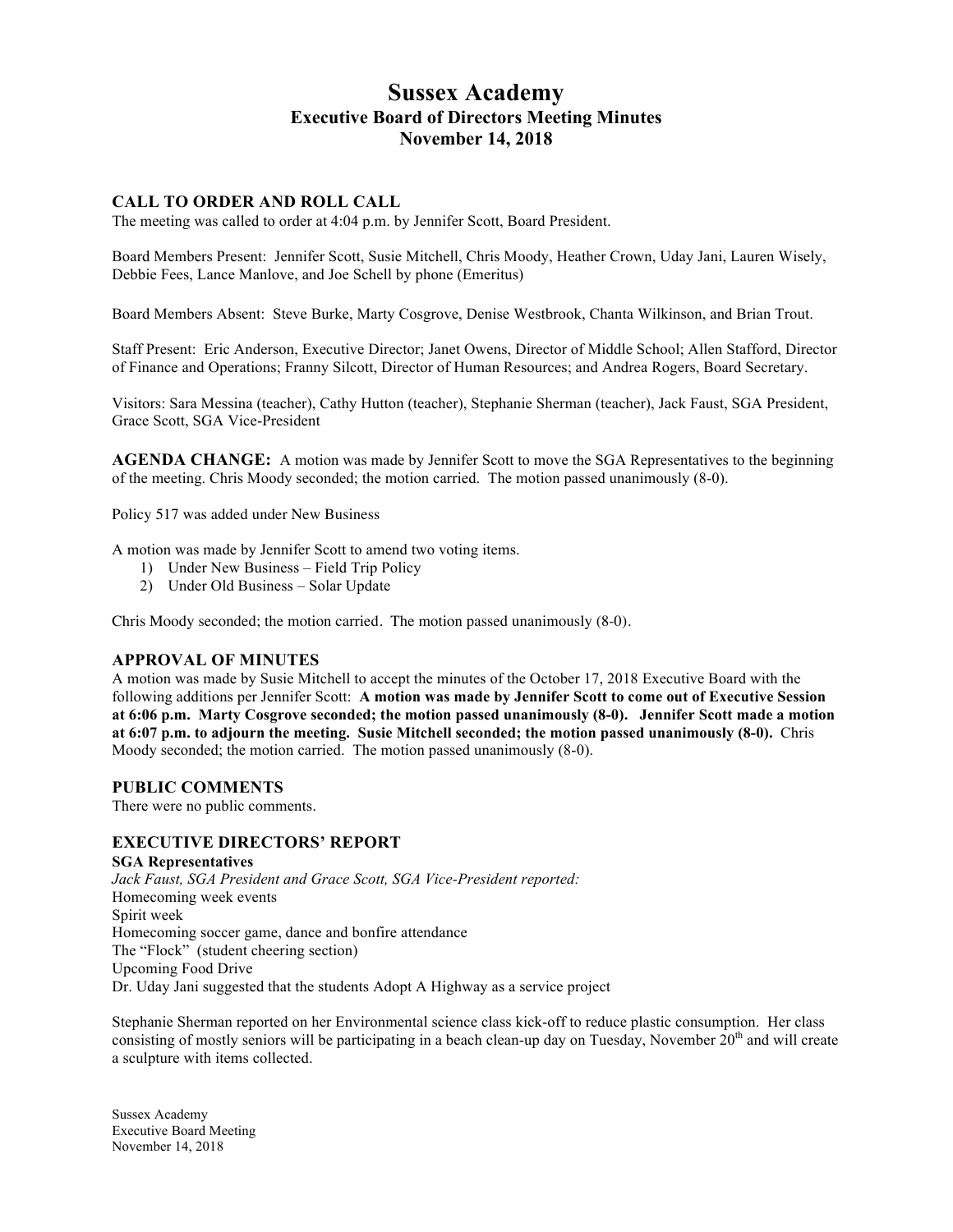*Eric Anderson reported:* Homecoming week Fall sports have ended and Mr. Anderson was able to attend all senior games Varsity soccer team made it into the first round of the state tournament losing in overtime. (1-0) Winter sports begin on November 30 Town Hall Meetings have been going on and have been well attended The week of October 22 was College Application Week Peter Van Buskirk, College Counselor, visited as a guest speaker on October 31 The entire school participated in a Halloween costume dress up day Chuck Beale, a retired math consultant was in the school for 3 days observing and meeting with teachers to develop a plan for our math program. Delaware Charter School Network IDEA Awards were held on November 2 in Newark. Sharon Mews and Jennifer Leonard were nominated for a dedication award. SA received an award for Academic Excellence and Eric Anderson received an award for his role last year at the Charter School of Wilmington. The senior class trip will be in Disney World in February 2019. The students will be hosting fundraisers to help support the trip. Upcoming events: November 13-15-School Tours/Information Nights November 15- Faculty/Staff Meeting

November 16- Fall Fling

November 30-Town Hall Teachers Meeting @ 1:00 p.m. (Early Release Day)

December 13-15-HS Musical – Little Women

December 20-December Staff Party 1:30 – 3:30 p.m.

Susie Mitchell made a motion to allow Jennifer Scott to consult with administration to come up with a plan for staff holiday staff gifts. Uday Jani seconded; the motion carried. The motion passed unanimously (8-0).

### **MONTHLY BOARD FINANCIAL REPORT**

Allen Stafford reported: A motion was made by Jennifer Scott to accept the October 31, 2018 Financial Reports. Susie Mitchell seconded; the motion carried. The motion passed unanimously (8-0).

### **SUSSEX ACADEMY FOUNDATION UPDATE**

No report was presented.

# **COMMITTEE REPORTS**

Jennifer Scott distributed the Terms of Office & Committees for 2018-2019

### **Executive/Nominating/Succession**

No report was presented.

### **Finance**

No report was presented.

### **Recognition**

No report was presented. This is an Executive Committee responsibility.

### **Outreach**

Written report was presented.

### **Building and Grounds**

Written report was presented.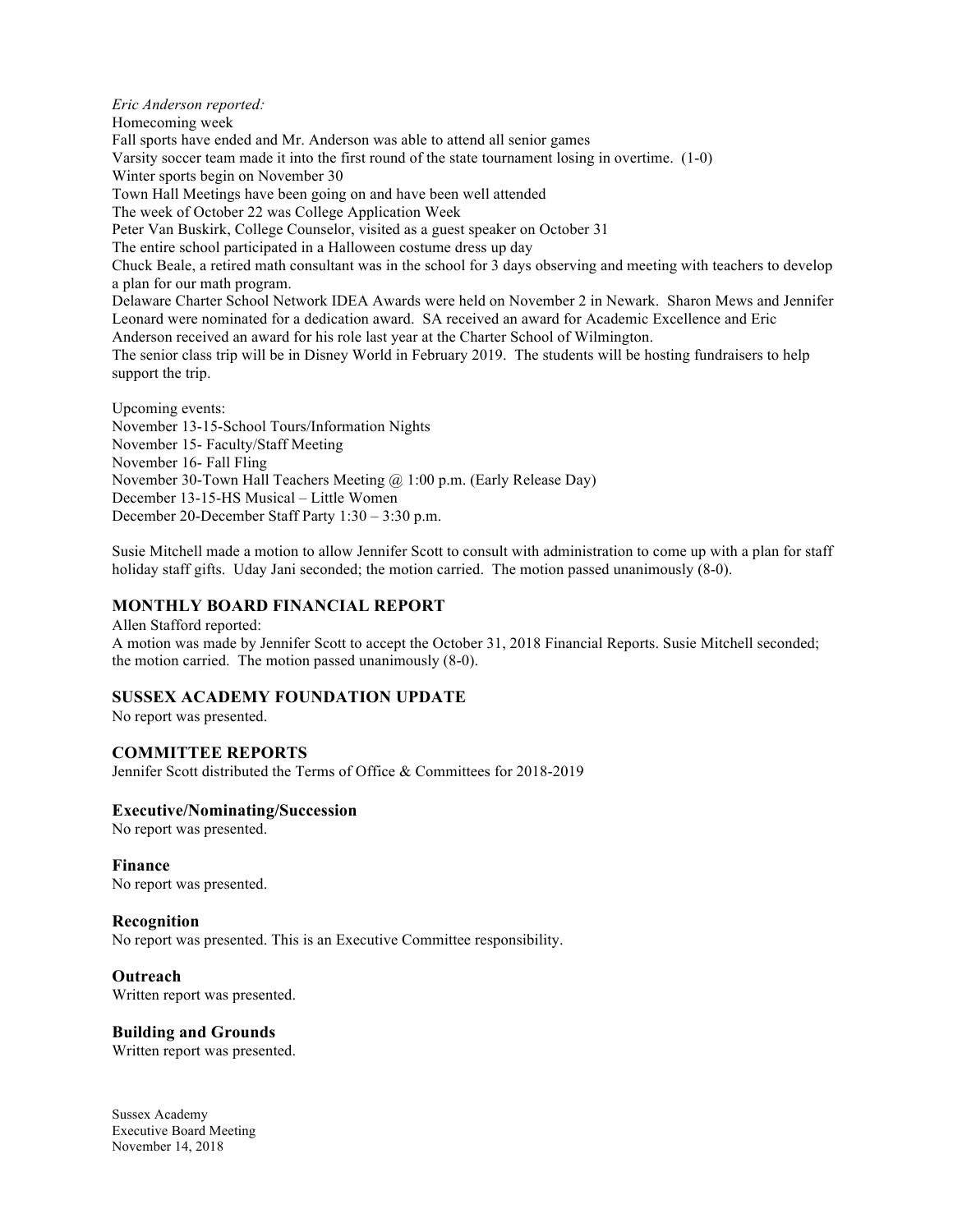**Athletics** Written report was presented.

## **Legislative**

No report was presented. This committee will be a part of the Governance Committee

#### **Governance (Policy & Legislative)**

No report was presented. This committee now includes Legislative information.

#### **Employee Compensation**

No report was presented.

## **Ad Hoc Strategic Planning Committee**

No report was presented.

#### **Ad Hoc School Culture Committee**

Written report was presented.

### **OLD BUSINESS**

*Building Security Update* Lance Manlove reported: Sussex Academy will receive \$21,600.00 from the State of Delaware for security upgrades.

Lance Manlove reported the following safety upgrades have been started: Plate glass installation at main front desk with portal for speaking (security film will follow) Mag locks have be installed on front doors in the vestibule Two-way mirror film will be placed on lobby doors next week Lobby Guard training will take place by the end of November Upgraded visitor management system

The total safety upgrade cost is \$34,338. The Sussex Academy Foundation will pay the difference between the State funding and total upgrade fees.

#### *Solar Update*

Constellation Energy came to the school and did a site analysis of the schools' property. They deemed the location of the energy production system to be on the Route 9 side. This is a 20-year contract with zero cost. Constellation Energy will own and maintain the system and will lock in a rate of 6.5 cents versus the 9–10 cents that Delmarva Power is charging per kilowatt-hour. Based on prior years, this could be a minimum savings of \$25K a year.

Lance Manlove made a motion to move forward with the Constellation Solar Power next phase for exploration of the contract implementation for at a maximum of 6.5 cents. Lauren Wisely seconded; the motion carried. The motion passed unanimously (8-0).

Lance Manlove gave an update on the middle school wing heating and cooling system concerns. The architects came and reviewed the issues. As of now, we are waiting to hear from the contractors about possible modifications and reconditions.

### **NEW BUSINESS**

*Field Trip Policy 517* The Field Trip Policy is tabled until the January 2019 meeting.

### **EXECUTIVE SESSION**

Susie Mitchell made a motion to enter Executive Session at 5:35 p.m. to discuss personnel matters in accordance with 29 Delaware Code 1004(B) B9. Chris Moody seconded; the motion carried. The motion passed unanimously (8-0)